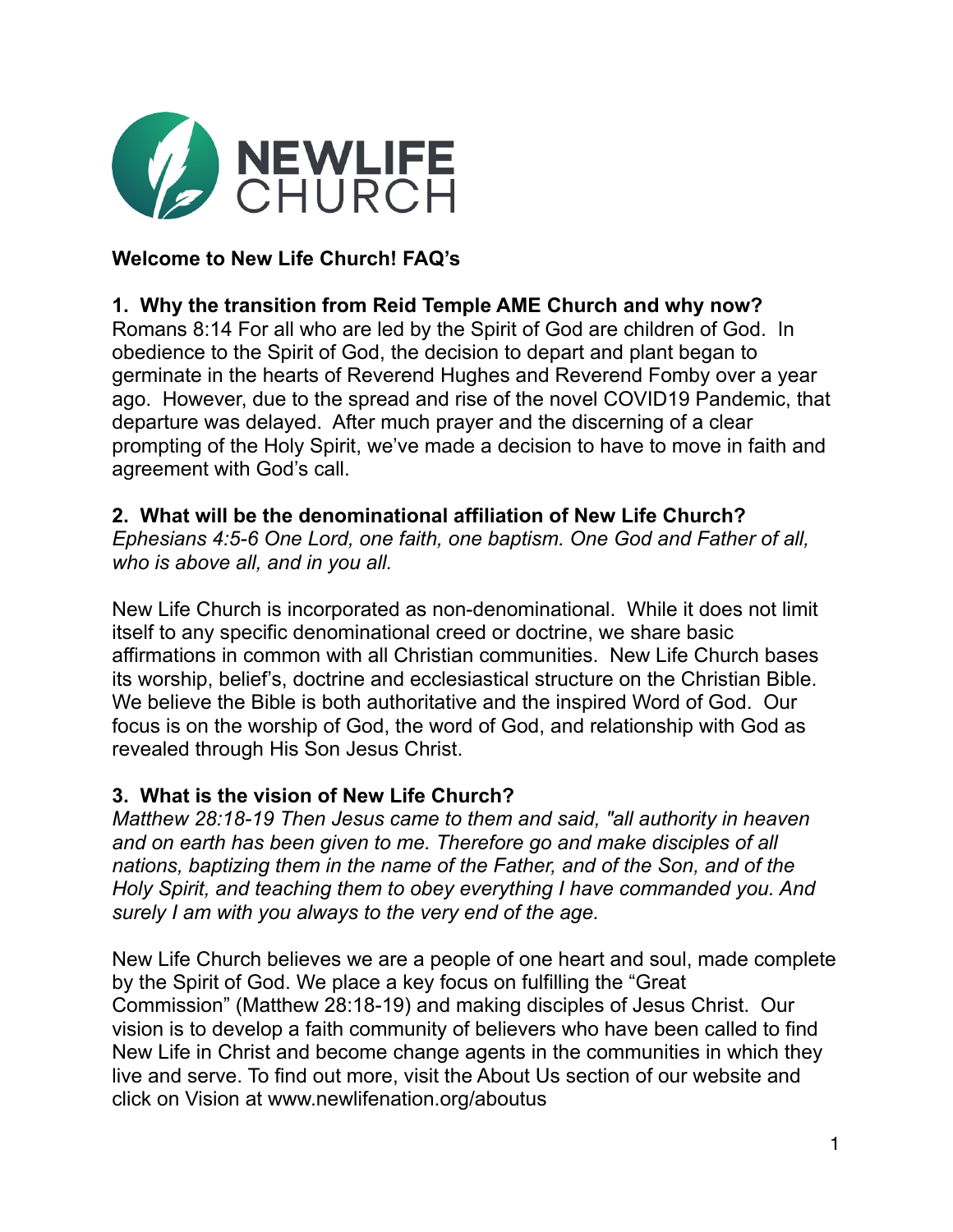## **4. What governance safeguards are being put into place to ensure financial and decision-making transparency?**

*1 Peter 5:1-4 To the elders among you, I appeal as a fellow elder and a witness of Christ's sufferings who also will share in the glory to be revealed: Be shepherds of God's flock that is under your care, watching over them--not because you must, but because you are willing, as God wants you to be; not pursuing dishonest gain, but eager to serve; not lording it over those entrusted to you, but being examples to the flock. And when the Chief Shepherd appears, you will receive the crown of glory that will never fade away.* 

New Life Church is established under an independent board of Trustees, governed by its by-laws and operates in full compliance with all state and governmental mandates as a Non-Profit with the tax-exempt status of 501C3. We are also committed to financial accountability and have established a committee of financial professionals to ensure transparency, integrity and sound financial management. In accordance with the scriptures, New Life Church operates under a Council of Overseers, which includes retired AME Elder, Pastor Lee P. Washington. We are honored to be covered by their leadership, gifts, collective wisdom and presence.

### **5. Where will New Life Church conduct bible study and worship services moving forward?**

New Life Church has secured a lease with the Maryland National Capital Park & Planning Commission (MNCPPC) for the Laurel Beltsville Senior Activity Center to continue worshipping in person at the appropriate time. For the safety of its members and leaders during this season of COVID19, New Life Church will continue to gather virtually for: Virtual Circle Time-Tuesday Night Teaching, Sunday Morning Worship Online and a variety of other ministry related offerings. The decision to return to in-person worship will prioritize the safety of God's people. It will be rooted in prayer, scientific research and Godly wisdom.

### **6. Has a new website been established for New Life Church?**

Yes, please visit: [www.newlifenation.org](http://www.newlifenation.org). To view our online worship experiences, go directly to our new online streaming platform: www.newlifenation.online.church

# **7. How do I become a member of New Life Church?**

*Acts 16:5: So the churches were strengthened in their faith and grew daily in number.* 

To join, serve or partner with our ministry visit us online at [www.newlifenation.org/](http://www.newlifenation.org/connect) [connect.](http://www.newlifenation.org/connect) You can also do so by sending a letter of written intent to join listing the